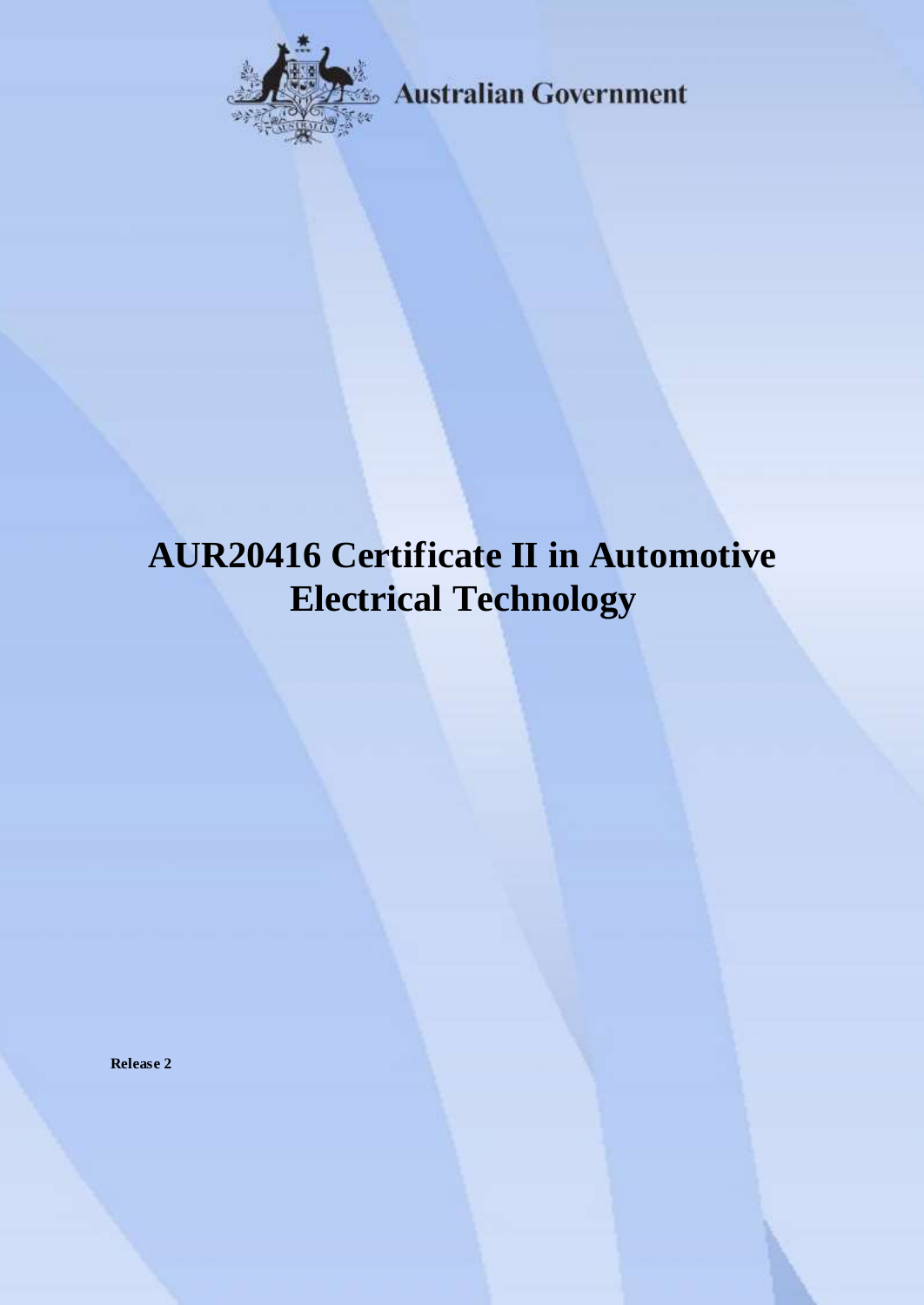## **AUR20416 Certificate II in Automotive Electrical Technology**

| <b>Release</b>   | <b>Comment</b>            |
|------------------|---------------------------|
| Release 2        | Updates to elective bank. |
| <b>Release 1</b> | New qualification.        |

#### **Modification History**

### **Qualification Description**

This qualification reflects the role of individuals who perform a range of tasks relating to installing, assembling and servicing electrical components and systems of motor vehicles in the automotive electrical installation, service and repair technology sector.

### **Entry Requirements**

This qualification may be accessed by direct entry.

No licensing, legislative or certification requirements apply to this qualification at the time of publication.

## **Packaging Rules**

Total number of units  $= 16$ 

**10** core units, plus

**6** elective units, of which:

- up to **6** units may be chosen from the Elective Units listed below
- up to **3** units may be chosen from a Certificate II qualification or above in this Training Package or another endorsed Training Package or accredited course, provided that the units chosen contribute to the vocational outcome of this qualification and do not duplicate the outcome of another unit chosen for the qualification.

Core Units

| Unit code | Unit title |
|-----------|------------|
|-----------|------------|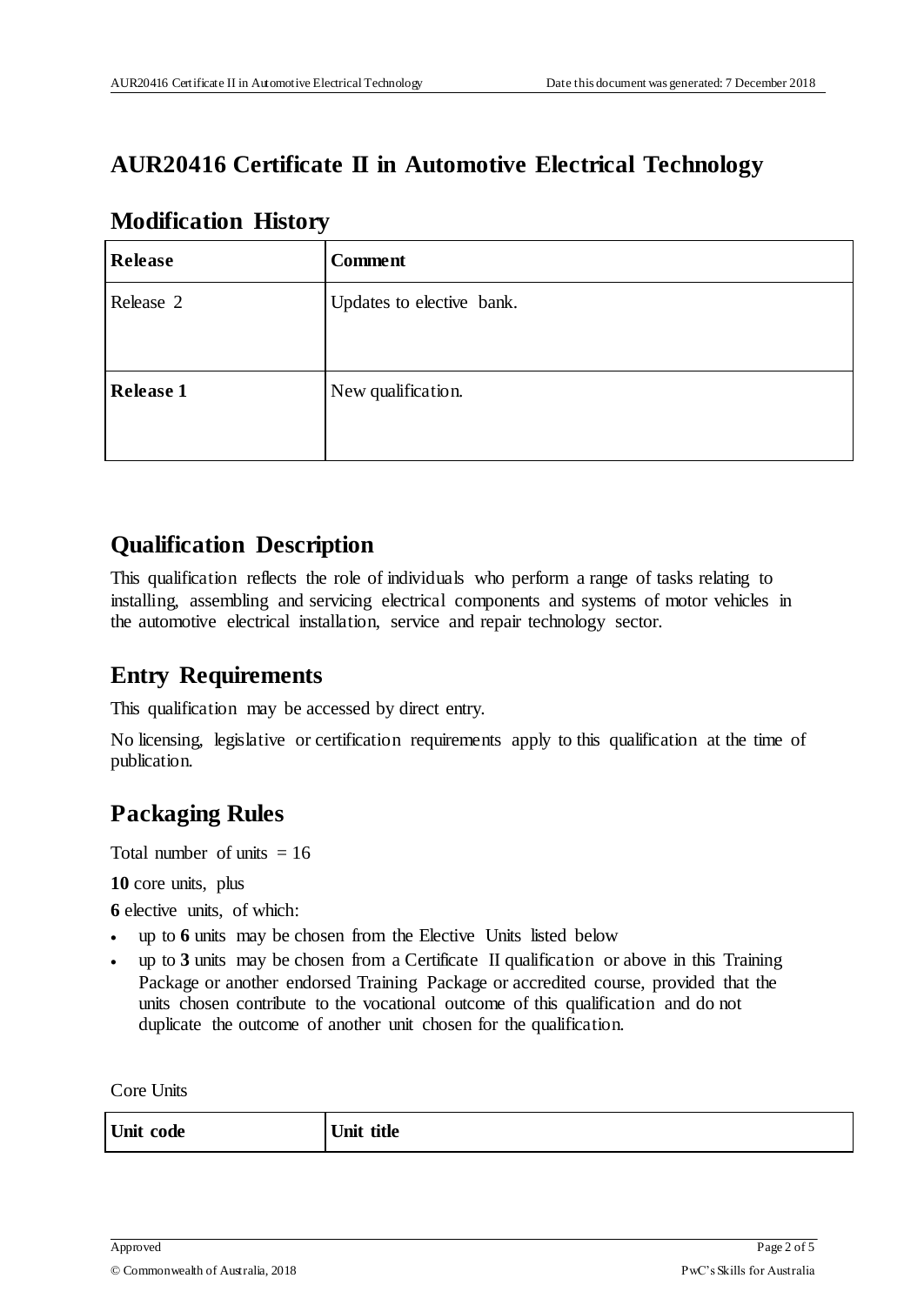| Unit code | Unit title                                                                          |
|-----------|-------------------------------------------------------------------------------------|
| AURAEA002 | Follow environmental and sustainability best practice in an<br>automotive workplace |
| AURASA002 | Follow safe working practices in an automotive workplace                            |
| AURETK002 | Use and maintain electrical test equipment in an automotive<br>workplace            |
| AURETR006 | Solder electrical wiring and circuits                                               |
| AURETR007 | Apply knowledge of automotive electrical circuits and wiring<br>systems             |
| AURETR008 | Remove and replace electrical units and assemblies                                  |
| AURETR009 | Install vehicle lighting and wiring systems                                         |
| AURETR011 | Install basic ancillary electrical systems and components                           |
| AURETR012 | Test and repair basic electrical circuits                                           |
| AURETR015 | Inspect, test and service batteries                                                 |

Elective Units

| Unit code | Unit title                                                            |
|-----------|-----------------------------------------------------------------------|
| AURACA001 | Respond to customer needs and enquiries in an automotive<br>workplace |
| AURAFA001 | Use numbers in an automotive workplace                                |
| AURAFA002 | Read and respond to automotive workplace information                  |
| AURAFA003 | Communicate effectively in an automotive workplace                    |
| AURAFA005 | Write routine texts in an automotive workplace                        |
| AURAMA001 | Work effectively with others in an automotive workplace               |
| AURAMA002 | Communicate business information in an automotive workplace           |
| AURATA001 | Identify basic automotive faults using troubleshooting processes      |
| AURATA002 | Read, interpret and apply engineering drawings                        |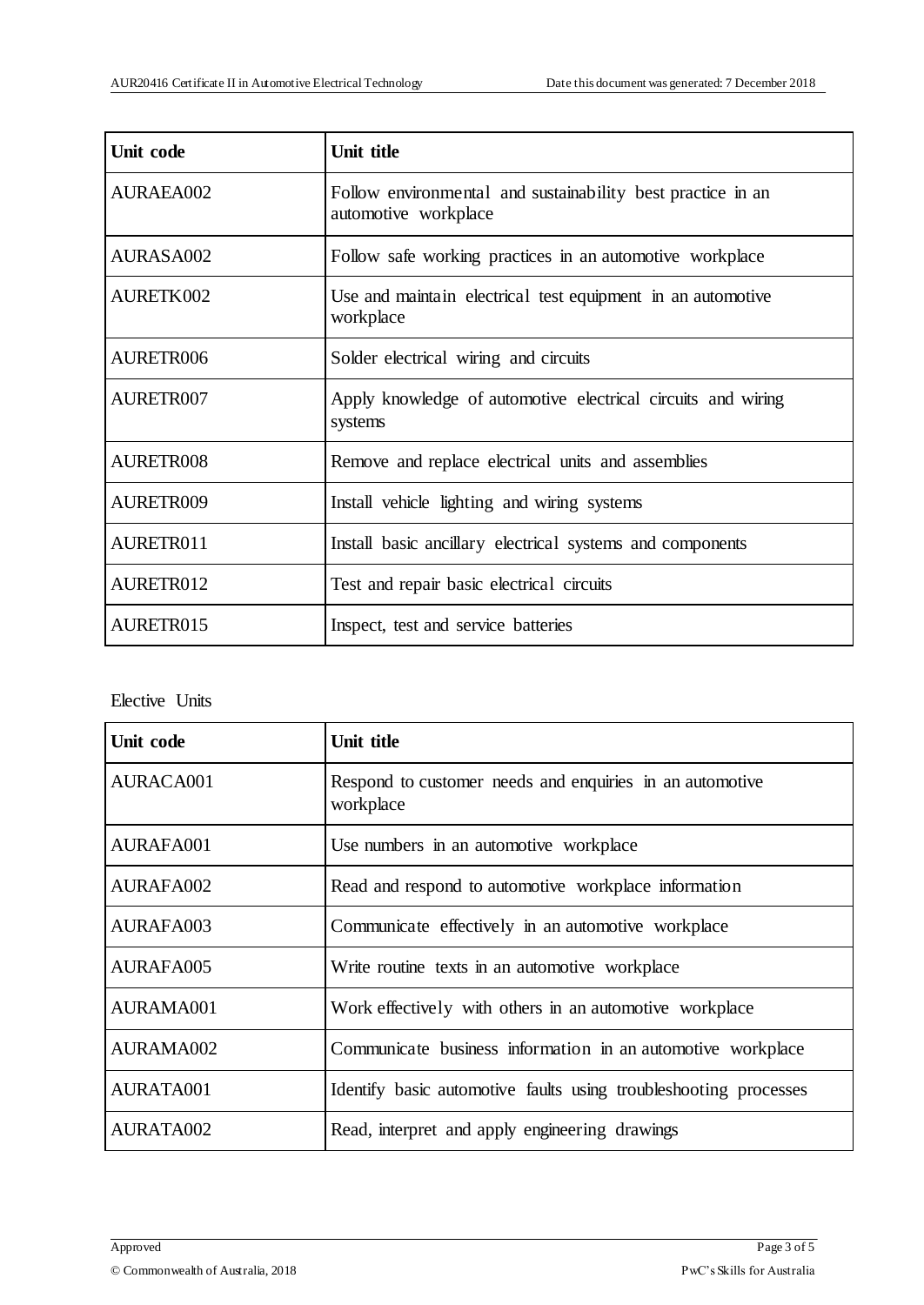| Unit code        | Unit title                                                                          |
|------------------|-------------------------------------------------------------------------------------|
| AURATA003        | Produce drawings from design concepts                                               |
| AURETK001        | Identify, select and use low voltage electrical test equipment                      |
| AURETR042        | Remove, refit and operate electrical components following body<br>repair activities |
| AURETR005        | Install automotive security systems and components                                  |
| AURETR010        | Repair wiring harnesses and looms                                                   |
| AURETR013        | Inspect, test and service charging systems                                          |
| AURETR014        | Inspect, test and service starting systems                                          |
| AURETR016        | Read and apply vehicle wiring schematics and drawings                               |
| AURETR025        | Test, charge and replace batteries and jump-start vehicles                          |
| AURETU001        | Install air conditioning systems                                                    |
| AURETU002        | Recover vehicle refrigerants                                                        |
| AURETU003        | Service air conditioning and HVAC systems                                           |
| AURETU004        | Diagnose and repair air conditioning and HVAC systems                               |
| AURETU005        | Retrofit and modify air conditioning and HVAC systems                               |
| <b>AURPTR002</b> | Test and service electric outdoor power equipment                                   |
| AURRTR001        | Inspect, service and maintain marine battery storage systems                        |
| AURSCA001        | Select and supply automotive parts and products                                     |
| AURSCA003        | Apply sales procedures in an automotive workplace                                   |
| AURTTA004        | Carry out servicing operations                                                      |
| AURTTA008        | Produce patterns and templates                                                      |
| AURTTA009        | Carry out mechanical pre-repair operations                                          |
| AURTTA018        | Carry out diagnostic procedures                                                     |
| AURTTE004        | Inspect and service engines                                                         |